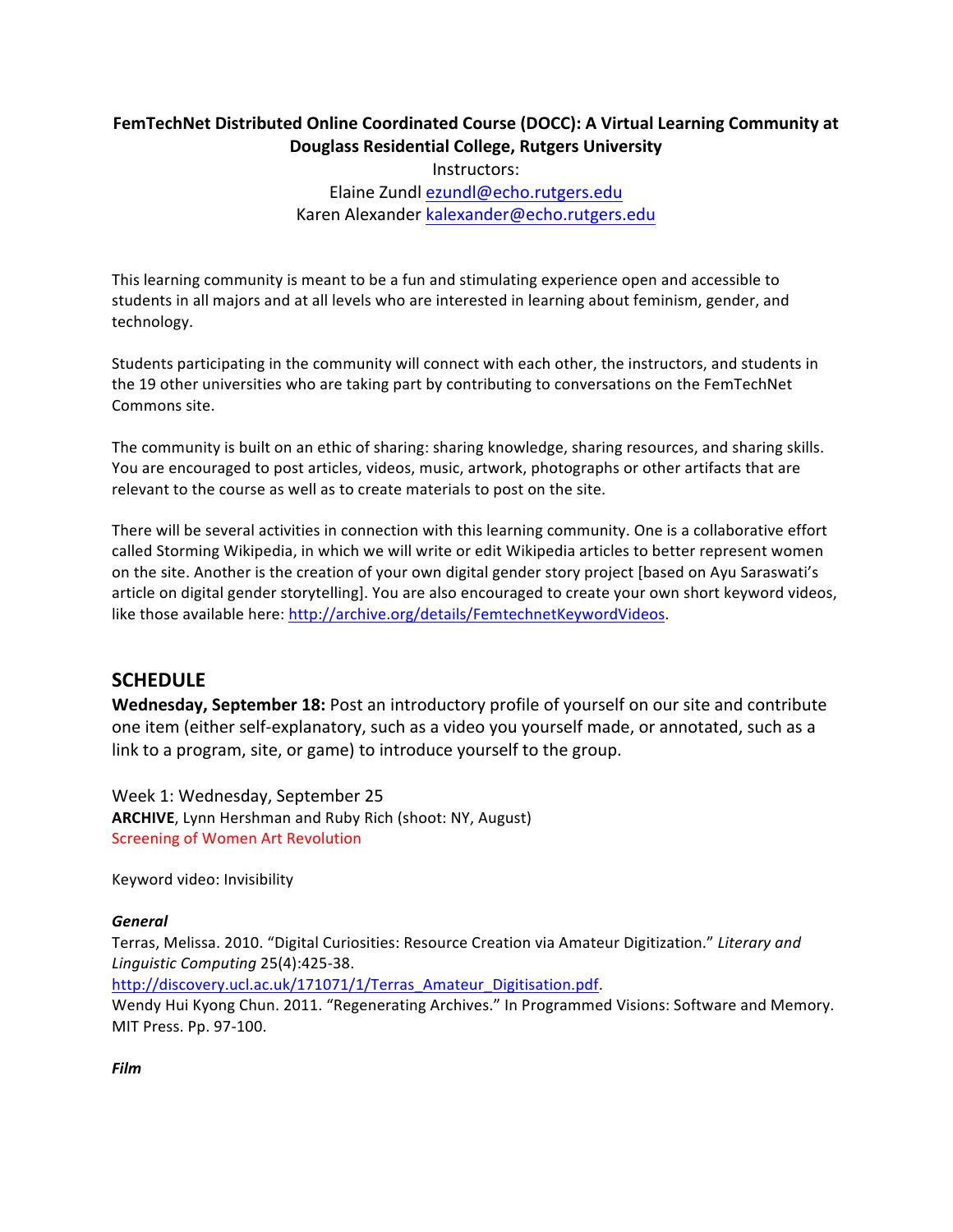Juhasz, Alex. 2001. Introduction. *Women of Vision: Histories in Feminist Media*. University of Minnesota Press.

Warren, Shilyh. 2008. "By, For, and About: The "Real" Problem in the Feminist Film Movement." *Mediascape*: http://www.tft.ucla.edu/mediascape/Fall08\_Warren.html#top.

#### *Art*

Lustig, Suzanne. 2002. "How and Why Did the Guerrilla Girls Alter the Art World Establishment in New York City, 1985-1995?" Binghampton: State University of New York. [electronic resource including posters by Guerrilla Girls, available via Rutgers Libraries:

https://www.iris.rutgers.edu/uhtbin/cgisirsi/?ps=XnXcqGjho8/ALCOHOL/267030192/9#]. Museums as archives: Elizabeth Sackler Center for Feminist Art, Brooklyn Museum: https://www.brooklynmuseum.org/eascfa/.

## *Literature*

Wernimont, Jacqueline, and Julia Flanders. 2010. "Feminism in the Age of Digital Archives." Tulsa Studies *in Women's Literature* 29(2): 425-35.

Lesbian Poetry Archive: http://www.lesbianpoetryarchive.org/. ("an archive is simply a record of what remains, not of what was"-Julie Enszer)

## *Zines*

Weida, Courtney Lee. 2012. "Counterculture, Craftsmanship, and Cyberspace Connectivity: Considerations of Contemporary Feminist Zines in/as/of Art Education." In Feminist Cyberspaces: Pedagogies in Transition, ed. Sharon Collingwood, Alvina E. Quintana, and Caroline J. Smith. Newcastle upon Tyne: Cambridge Scholars. Pp. 33-50.

Zobl, Elke. 2009. "Networking and Critical Reflection in International Feminist Zines." Signs: Journal of *Women in Culture and Society 35(1).* 

Guerrilla Archiving

Week 2: Wednesday, October 2 **SEXUALITY**, Faith Wilding and Julie Levin Russo (shot)

Wilding, Faith. 1998. "Where Is the Feminism in Cyberfeminism?" n.paradoxa 2:6-12. Reprinted in Robinson, ed., *Feminism-Art-Theory*, 396-404.

Wilding, Faith. 2002. "Vulvas with a Difference." In *Domain Errors: Cyberfeminist Practices*, ed. Maria Fernandez, Faith Wilding, and Michelle M. Wright. New York: Autonomedia. Pp. 149-160.

October 3 Vienna + 20, Center for Women's Global Leadership Conference

Week 3: Wednesday October 9 **RACE**, Maria Fernandez and Lisa Nakamura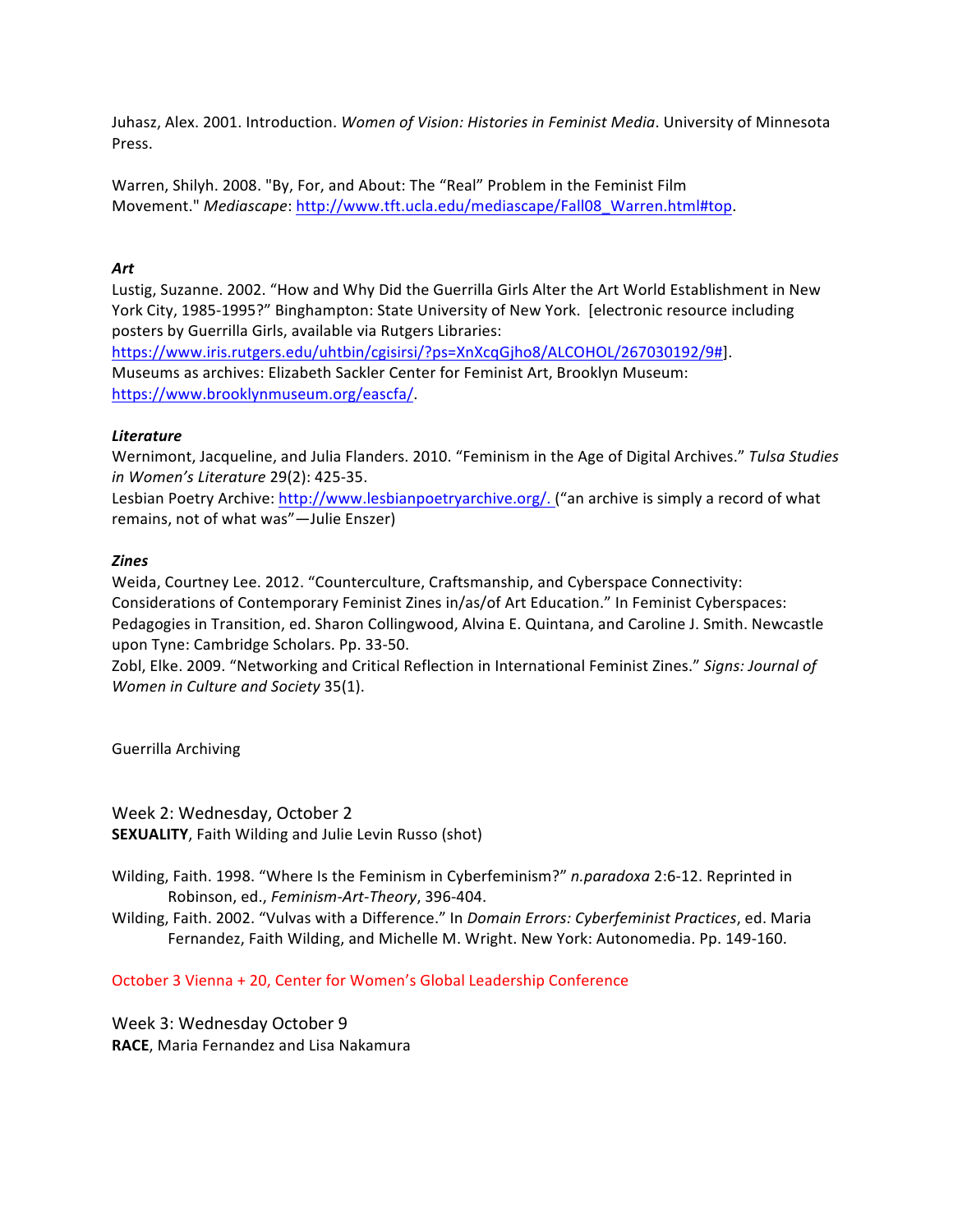Wright, Michelle M. 2002. "Racism, Technology and the Limits of Western Knowledge." In *Domain Errors: Cyberfeminist Practices, ed. Maria Fernandez, Faith Wilding, and Michelle M. Wright. New York:* Autonomedia. Pp. 45-62.

Roberts, Dorothy E. 2009. "Race, Gender, and Genetic Technologies: A New Reproductive Dystopia?" Signs: Journal of Women in Culture and Society 34(4): 783-804.

Week 4: Wednesday October 16 LABOR, Judy Wacjman and Lisa Lisa McLaughlin (shoot: ICA, June)

Keyword video: Invisibility

Abbate, Janet. 2010. "The Pleasure Paradox: Bridging the Gap between Popular Images of Computing and Women's Historical Experiences." In *Gender Codes:* Why Women Are Leaving Computing, ed. Thomas J. Misa, 213-27. Hoboken, NJ: IEEE Computer Society.

Week 5: Wednesday October 23 **SYSTEMS:** Janet Murray and Brenda Laurel (shoot: Toronto, Sept)

October 23, Hilda Hutcherson Plenary

Pulos, Alexis. 2013. "Confronting Heteronormativity in Online Games: A Critical Discourse Analysis of LGBTQ Sexuality in World of Warcraft." Games and Culture 8(2): 77-97.

Artwork by Fatimah Tuggar http://www.youtube.com/watch?v=MK-uNjdKhGU http://signsjournal.org/fatimah-tuggar/

Week 6: Wednesday Oct 30 **BODY**: Jesse Daniels and Alondra Nelson (shoot: August, NY)

Åsberg, Cecilia. 2009. "The Arena of the Body: The Cyborg and Feminist Views on the Body." In *Doing* Gender in Media, Art, and Culture, eds. Rosemarie Buikema and Iris Van Der Tuin. New York: Routledge.pp. 24-38.

Vostral, Sharra L. 2010. "Tampons: Rescripting Technologies as Feminist." In *Feminist Technology*, ed. Linda L. Layne, Sharra L. Vostral, and Kate Boyer. University of Illinois Press. Pp. 136-153.

#### NOVEMBER 12: Storytelling workshop with Ginny Pulos

Week 8: Wednesday November 13 **INFRASTRUCTURE:** Catherine Gibson-Graham and Lucy Suchman (shoot: Fall, NY)

Birch, Eugenie L. 2011. "Design of Healthy Cities for Women." In Women's Health and the World's Cities, ed. Afaf Ibrahim Meleis, Eugenie L. Birch, and Susan M. Wachter. University of Pennsylvania Press. Pp. 73-92.